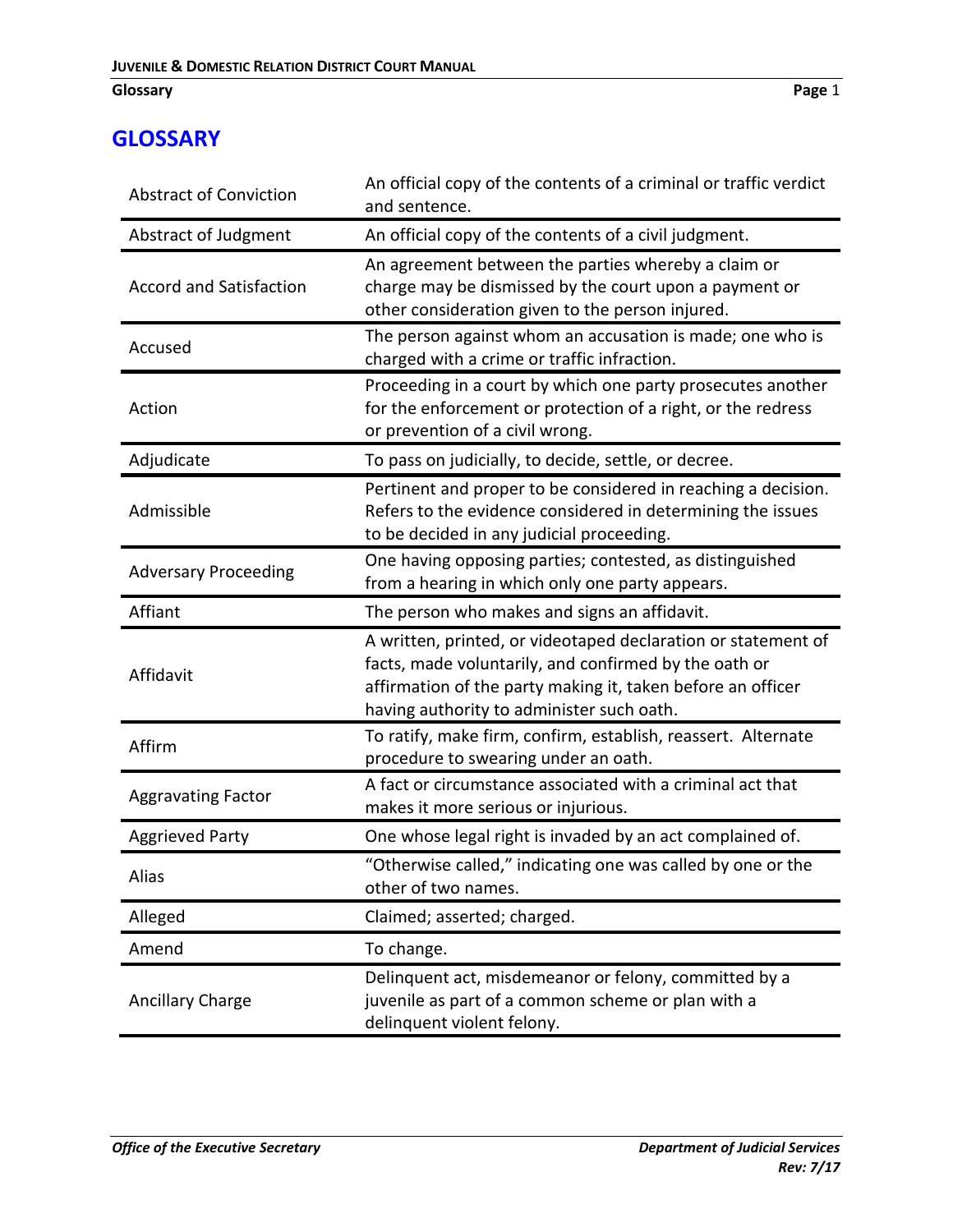| Answer                 | A pleading by which defendant in civil suit at law endeavors<br>to resist the plaintiff's demand by stating facts. The<br>defendant may deny the claims of the plaintiff, or agree to<br>them, and may introduce new matter.                                                                                                                                                                                                                                                               |
|------------------------|--------------------------------------------------------------------------------------------------------------------------------------------------------------------------------------------------------------------------------------------------------------------------------------------------------------------------------------------------------------------------------------------------------------------------------------------------------------------------------------------|
| Appeal                 | Taking a case that has been decided in a court of inferior<br>jurisdiction to one of superior jurisdiction, for the purpose of<br>obtaining a review.                                                                                                                                                                                                                                                                                                                                      |
| Appeal Bond            | A type of bond set by the court and filed by the appellant<br>who had a civil judgment entered against him to forestall<br>issuance of execution until the cause can be passed upon and<br>disposed of by the superior court.                                                                                                                                                                                                                                                              |
| Appellant              | The party who takes an appeal from one court to another.                                                                                                                                                                                                                                                                                                                                                                                                                                   |
| Appellee               | The party who must respond to the appellant.                                                                                                                                                                                                                                                                                                                                                                                                                                               |
| Arraign                | Arraignment of an accused consists of calling upon him by<br>name, reading to him the charges in the arrest documents,<br>demanding of him whether he pleads guilty or not guilty or,<br>in misdemeanors, nolo contendere, and entering his plea.<br>This hearing may be combined with right to counsel hearing.                                                                                                                                                                           |
|                        |                                                                                                                                                                                                                                                                                                                                                                                                                                                                                            |
| Arrest                 | To deprive a person of his liberty by legal authority.                                                                                                                                                                                                                                                                                                                                                                                                                                     |
| Attachment             | The act or process of taking, apprehending, or seizing<br>persons or property, by virtue of a writ, summons, or other<br>judicial order, and bringing the same into the custody of the<br>law; used either for the purpose of bringing a person before<br>the court, of acquiring jurisdiction over the property seized,<br>to compel an appearance, to furnish security for debt or<br>costs, or to arrest a fund in the hands of a third person who<br>may become liable to pay it over. |
| Bail                   | The release of a person from legal custody by a written<br>agreement that he shall appear at the time and place<br>designated and submit himself to the jurisdiction of the court<br>and observe the requirements set forth in the recognizance.                                                                                                                                                                                                                                           |
| <b>Bail Forfeiture</b> | Order by the court that the surety pay to the court the<br>amount of security pledged for failure of an accused to<br>comply with the requirements of the bond. The court in turn<br>pays the funds to the jurisdiction whose laws were violated.                                                                                                                                                                                                                                          |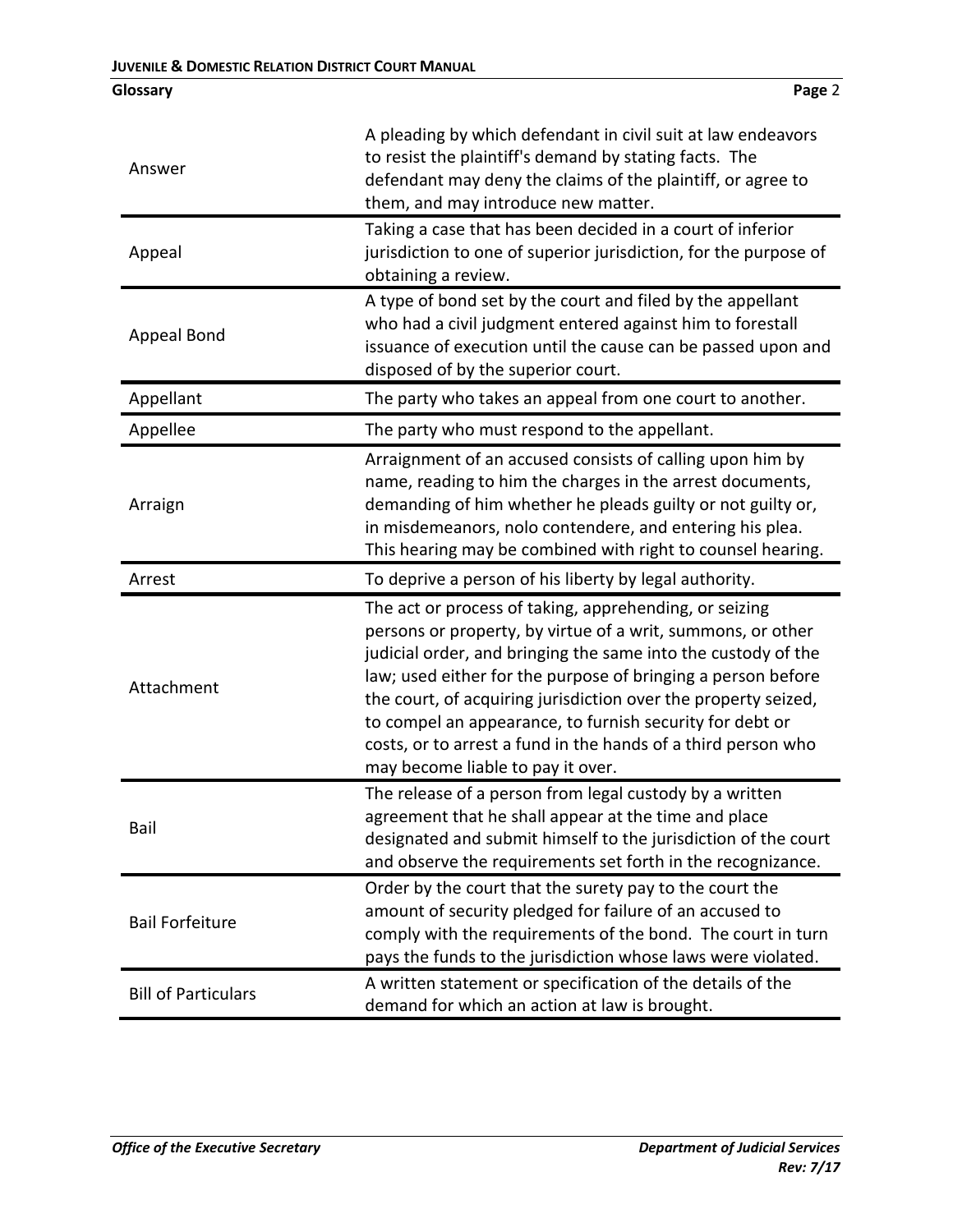| <b>Bond</b>                  | A certificate or evidence of a debt with a sum fixed as a<br>penalty, which contains a written agreement binding the<br>parties to pay the debt, conditioned, however, that the<br>payment of the penalty may be avoided by the performance<br>of certain acts by one or more of the parties.  |
|------------------------------|------------------------------------------------------------------------------------------------------------------------------------------------------------------------------------------------------------------------------------------------------------------------------------------------|
| Bondsman                     | A professional surety who has entered into a bond as surety.                                                                                                                                                                                                                                   |
| <b>Breach</b>                | The breaking or violating of a law, right, or duty, either by<br>commission or omission.                                                                                                                                                                                                       |
| Capias                       | A type of arrest document issued by the court charging the<br>offender with a violation of a court order or court process of<br>contempt of court.                                                                                                                                             |
| <b>CCRE</b>                  | Central Criminal Records Exchange; an abbreviation of the<br>name of the report prepared by court clerk's offices and sent<br>to the State Police.                                                                                                                                             |
| Child in Need of Services    | A child whose behavior, conduct, or condition poses a risk of<br>harm to himself or another person.                                                                                                                                                                                            |
| Child in Need of Supervision | A child who is habitually absent from school or who<br>abandons his family or guardian in a manner that requires<br>intervention by the court to protect the child's welfare.                                                                                                                  |
| <b>Civil Action</b>          | A case brought for determination enforcement or protection<br>of a right, or redress; or prevention of a wrong; every action<br>other than a criminal action.                                                                                                                                  |
| Codicil                      | An amendment to a will. Wills are handled by the circuit<br>courts.                                                                                                                                                                                                                            |
| Commissioner in Chancery     | A neutral attorney appointed by the court to gather facts,<br>conduct depositions, and create a report to the court setting<br>forth the facts along with recommendations regarding the<br>case. Commissioners in Chancery are appointed by circuit<br>courts for certain circuit court cases. |
| Commonwealth's Attorney      | The name of the public officer who is elected in each city or<br>county to conduct criminal prosecutions on behalf of the<br>state.                                                                                                                                                            |
| Complaint - Criminal         | A charge brought before a judicial officer having jurisdiction,<br>that a person named has committed a specified offense.                                                                                                                                                                      |
| Contempt of Court            | Any act that is calculated to embarrass, hinder, or obstruct<br>the court in administration of justice, or which is calculated<br>to lessen its authority or its dignity.                                                                                                                      |
| Continuance                  | A postponement of further proceedings in a hearing, trial, or<br>other judicial proceeding until a later date.                                                                                                                                                                                 |
| Contract                     | A legally enforceable agreement between two or more<br>parties made orally or in writing.                                                                                                                                                                                                      |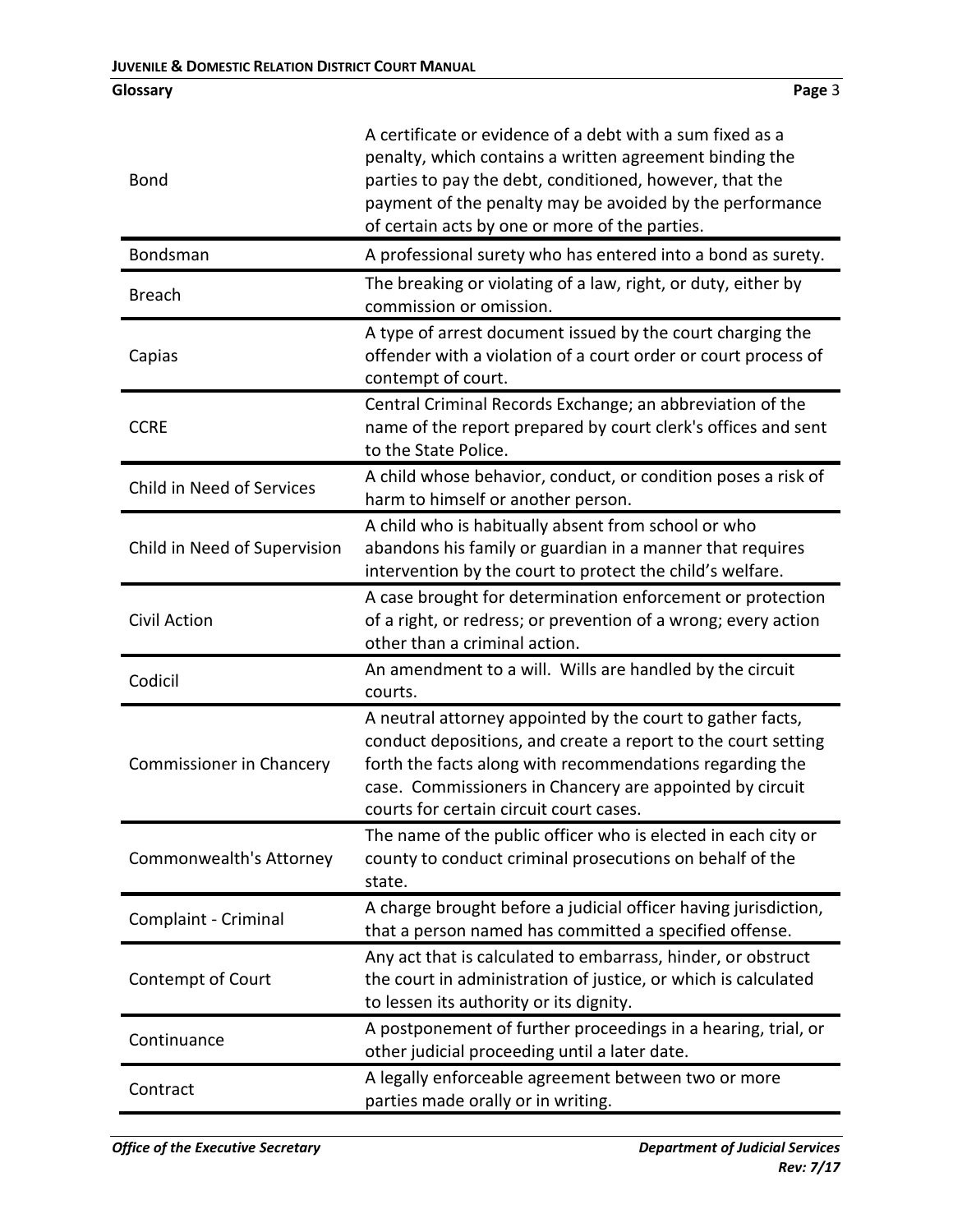| <b>Contributory Negligence</b> | A legal doctrine that states that, in a civil action based on<br>negligent conduct, the plaintiff may not recover from the<br>defendant if the plaintiff was also negligent.                                                                                       |
|--------------------------------|--------------------------------------------------------------------------------------------------------------------------------------------------------------------------------------------------------------------------------------------------------------------|
| Convict                        | To find a person guilty of a criminal charge.                                                                                                                                                                                                                      |
| Counterclaim                   | A claim presented by a defendant in opposition to deduction<br>from the claim of the plaintiff whether or not it arises from<br>the matters in question in plaintiff's action.                                                                                     |
| Court Order                    | A command or mandatory direction of a judge which is made<br>during a case. Also includes a command of the judge which<br>establishes courtroom or administrative procedures.                                                                                      |
| Crime                          | A positive or negative act in violation of penal law; an offense<br>against the state classified either as a felony or<br>misdemeanor.                                                                                                                             |
| Cross-Claim                    | An expansion of the original action in which a claim is<br>brought by a defendant against a third party not originally<br>sued by the plaintiff in the same action or against a co-<br>defendant or both concerning matters in question in the<br>original action. |
| Cross-Examination              | The examination of a witness upon a trial or hearing, or upon<br>taking a deposition, by the party opposed to the one who put<br>him on the witness stand to testify.                                                                                              |
| Custody                        | The detainment of a person by virtue of lawful process or<br>authority; actual imprisonment.                                                                                                                                                                       |
| <b>Custody Case</b>            | In J & DR court or circuit court, the type of proceedings in<br>which the court determines which parent, other adult or<br>agency shall have physical control over a child.                                                                                        |
| Damages                        | Money awarded by the court to a person harmed by the<br>unlawful or negligent act of another.                                                                                                                                                                      |
| Decree                         | An order of the court in an equity matter. Decrees are issued<br>by circuit courts.                                                                                                                                                                                |
| Default                        | An omission of that which ought to be done. Failure to act.<br>Also, failure of the defendant in a civil case to appear and<br>contest the claim.                                                                                                                  |
| Defendant                      | The party against whom relief or recovery is sought in a court<br>action or suit. Sometimes used to designate the accused in<br>criminal or traffic cases.                                                                                                         |
| Demurrer                       | A motion to dismiss a case because the claim is legally<br>insufficient.                                                                                                                                                                                           |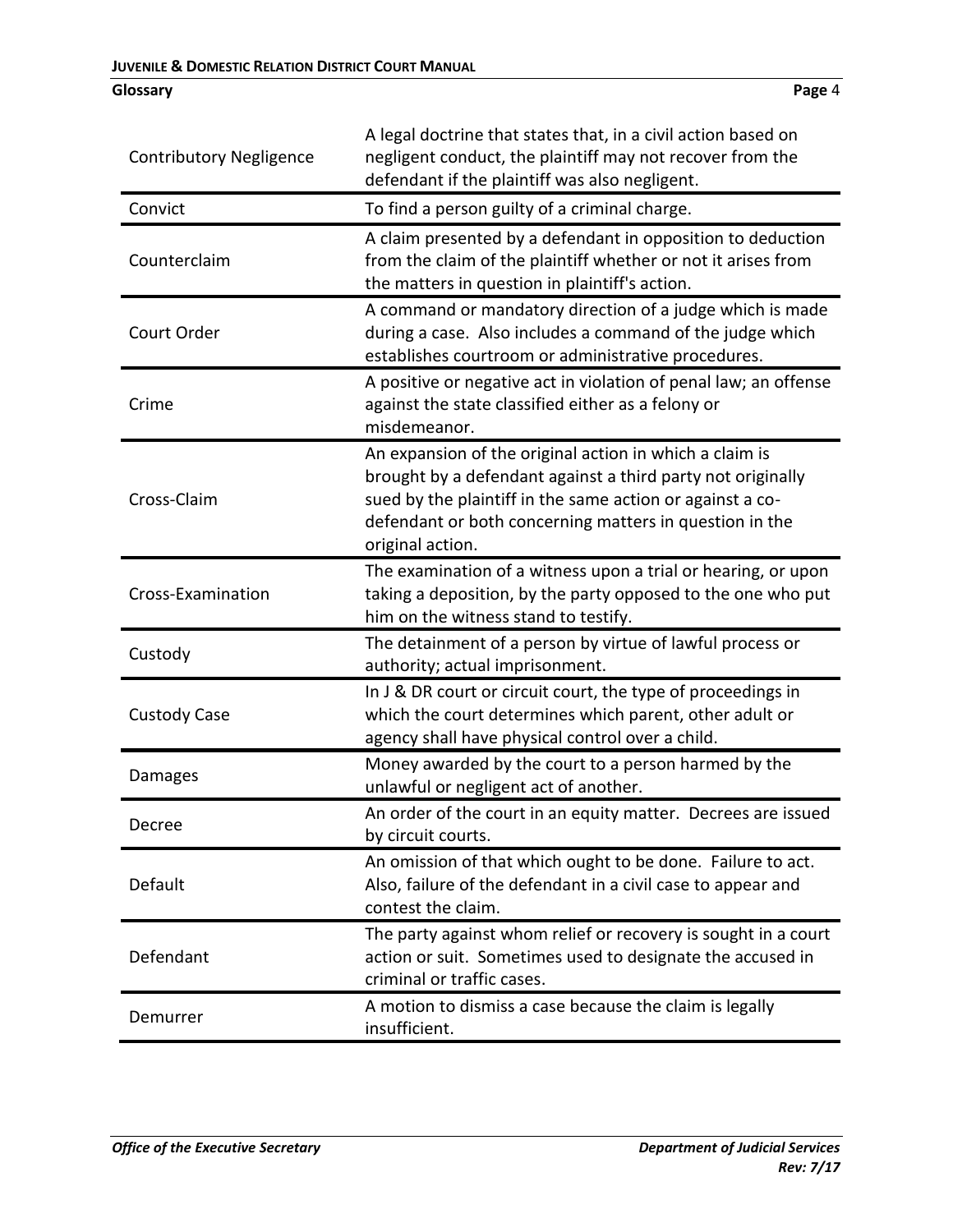| Deposition                | The testimony of a witness taken upon oral examination,<br>after notice to the adverse party, not in open court, but in<br>pursuance of a notice to take testimony issued by the party<br>wanting the deposition. The adverse party has the right to<br>attend and cross-examine. Testimony is reduced to writing<br>and duly authenticated, and intended to be used in<br>connection with the trial of an action in court. These are<br>used in circuit court. |
|---------------------------|-----------------------------------------------------------------------------------------------------------------------------------------------------------------------------------------------------------------------------------------------------------------------------------------------------------------------------------------------------------------------------------------------------------------------------------------------------------------|
| Deputy Clerk              | A subordinate employee to the clerk who is empowered to<br>act in the place of the clerk in the official business of the<br>court.                                                                                                                                                                                                                                                                                                                              |
| Detention                 | The holding of a person in custody or confinement.                                                                                                                                                                                                                                                                                                                                                                                                              |
| Detinue                   | A form of action that exists for the recovery of personal<br>property (or their alternative value) from one who acquired<br>possession together with damages for the detention.                                                                                                                                                                                                                                                                                 |
| <b>Direct Examination</b> | The initial questioning of a witness by the party who called<br>the witness.                                                                                                                                                                                                                                                                                                                                                                                    |
| Disclaim                  | To refuse or deny.                                                                                                                                                                                                                                                                                                                                                                                                                                              |
| Discovery                 | Procedures by which one party to a lawsuit may obtain<br>information relevant to the case that is held or known by the<br>other party.                                                                                                                                                                                                                                                                                                                          |
| Dismissal                 | An order disposing of an action, suit, etc., without trial.                                                                                                                                                                                                                                                                                                                                                                                                     |
| Disposition               | Determination of the final arrangement or settlement of a<br>case following judgment.                                                                                                                                                                                                                                                                                                                                                                           |
| <b>Distress</b>           | The creation of a lien on or seizure of personal property<br>belonging to a tenant to ensure collection of rent.                                                                                                                                                                                                                                                                                                                                                |
| Divorce                   | Legal dissolution of a marriage by the court. Divorce cases<br>are handled by circuit courts.                                                                                                                                                                                                                                                                                                                                                                   |
| Docket                    | A record of all cases and actions scheduled to be heard in<br>court, whether or not the matter is actually heard in a court<br>on a particular day.                                                                                                                                                                                                                                                                                                             |
| Docket Book               | The chronological collection of all docket sheets of a court.                                                                                                                                                                                                                                                                                                                                                                                                   |
| Docket Sheet              | A form containing the docket. More than one docket sheet<br>may be needed to contain one day's docket.                                                                                                                                                                                                                                                                                                                                                          |
| Elements                  | Facts or circumstances that define a crime, each of which<br>must be proven beyond a reasonable doubt in order to result<br>in a conviction.                                                                                                                                                                                                                                                                                                                    |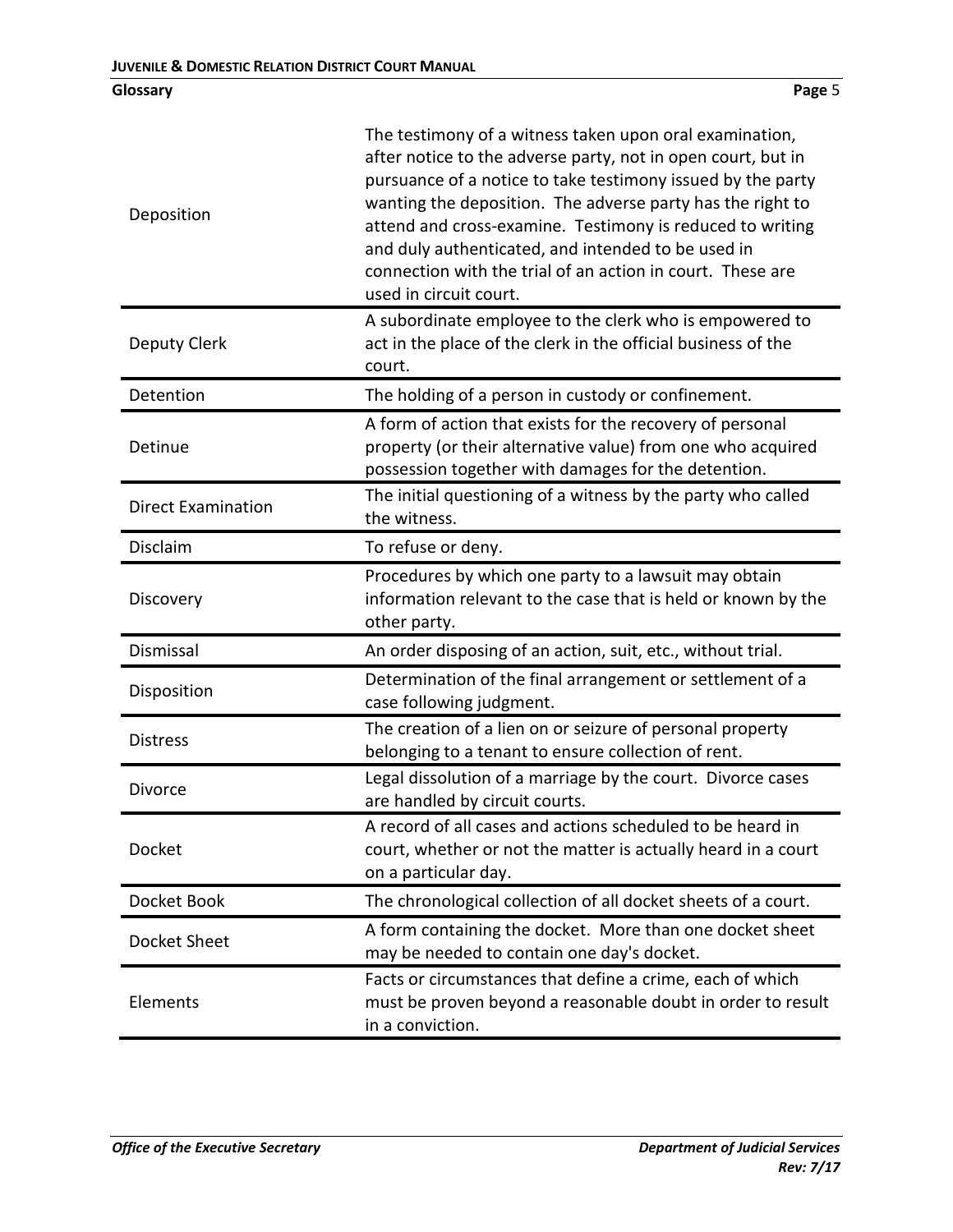| <b>Eminent Domain</b>        | The power of the government to take private property for<br>public use, with compensation. The procedure for taking<br>property under eminent domain is called condemnation, and<br>is reviewed by circuit courts.                                                   |
|------------------------------|----------------------------------------------------------------------------------------------------------------------------------------------------------------------------------------------------------------------------------------------------------------------|
| Enjoin                       | To order a person to cease performing a certain act. Circuit<br>courts may enjoin a person from acting in certain cases.                                                                                                                                             |
| Equity                       | A body of civil law concerned with doing justice where<br>money is inadequate or inappropriate as a remedy.<br>Examples of equitable actions include divorce and<br>injunctions. Equity cases are handled by circuit courts.                                         |
| Escrow                       | Money or other property held upon agreement of the parties<br>by a neutral third party, and released according to the<br>agreement upon the fulfillment of its terms.                                                                                                |
| Estate                       | The property owned by a person, in his or her name, at the<br>time of the person's death. Estates and wills are handled by<br>circuit courts.                                                                                                                        |
| Eviction                     | The legal process by which one recovers land or a dwelling<br>from another.                                                                                                                                                                                          |
| Evidence                     | All the means by which a matter of fact, the truth of which is<br>submitted for investigation, is established or disproved.                                                                                                                                          |
| Ex Parte                     | A judicial proceeding, order, injunction, etc., is said to be ex<br>parte when it is taken or granted at the instance and for the<br>benefit of one party only, and without notice to, any person<br>adversely interested.                                           |
| Execute                      | To enforce a civil judgment by seizure and either transfer or<br>liquidation of the judgment debtor's assets through post-trial<br>judicial process.                                                                                                                 |
| <b>Execution of Judgment</b> | The process of putting into effect the judgment of the court<br>in civil cases; usually by garnishment or levy, through post-<br>trial, statutory enforcement procedures requiring the forcible<br>removal and disposal of the property of the losing party.         |
| Executor                     | A person named in a will who administers the estate of a<br>deceased person. An executor must "qualify" before the<br>circuit court where the will is filed.                                                                                                         |
| Expungement                  | A process by which a record, or a portion thereof, is officially<br>erased or removed after the defendant is not convicted.<br>Criminal record expungement requests are heard by circuit<br>courts, and, under certain conditions, by the general district<br>court. |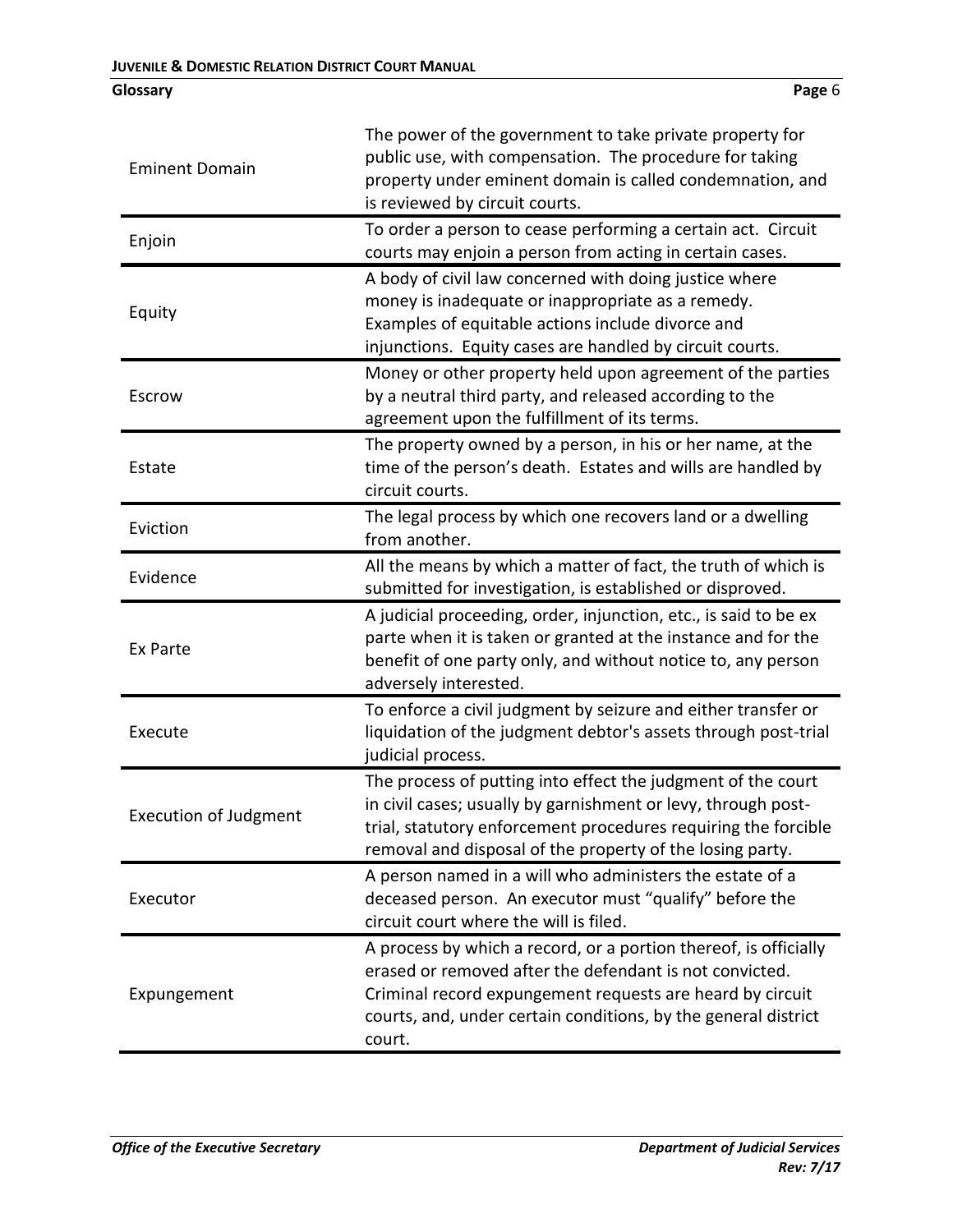| Extradition              | The surrender by one state to another of an individual<br>accused or convicted of an offense outside its own territory<br>and within the territorial jurisdiction of the other, which,<br>being competent to try and punish him, demands the<br>surrender.                                                                                                                                                                                 |
|--------------------------|--------------------------------------------------------------------------------------------------------------------------------------------------------------------------------------------------------------------------------------------------------------------------------------------------------------------------------------------------------------------------------------------------------------------------------------------|
| Felony                   | A crime punishable by death or confinement in the<br>penitentiary. See Va. Code § 18.2-10 for classification of<br>felonies and the punishment for each classification.                                                                                                                                                                                                                                                                    |
| Fiduciary                | A person who has a legal and ethical duty to act in the best<br>interests of another person. Examples include an executor or<br>a guardian.                                                                                                                                                                                                                                                                                                |
| Finding                  | The result of the deliberations of a court.                                                                                                                                                                                                                                                                                                                                                                                                |
| Forfeiture               | A deprivation or destruction of a property right in<br>consequence of the nonperformance of some obligation or<br>condition.                                                                                                                                                                                                                                                                                                               |
| Garnishee                | One garnished; a person against whom process of<br>garnishment is issued; one who has money or property in his<br>possession belonging to a judgment debtor, or who owes the<br>judgment debtor a debt, which money, property, or debt is<br>attached in his hands, with notice to him not to deliver or<br>pay over to the judgment debtor the amount claimed in the<br>garnishment summons until the judgment in the suit is<br>entered. |
| Garnishment              | A statutory post-judgment proceeding in which a third party<br>who holds property, money or credits belonging to the<br>judgment debtor is required to surrender such property,<br>money or credits (to the extent of the judgment) to the court<br>or sheriff for application against the judgment awarded<br>against the judgment debtor.                                                                                                |
| <b>Grand Jury</b>        | A special type of jury assembled to investigate whether<br>criminal charges should be brought. Grand jury proceedings<br>are supervised by circuit courts.                                                                                                                                                                                                                                                                                 |
| <b>Guardian Ad Litem</b> | A lawyer appointed to defend or prosecute a case on behalf<br>of a party who is incapacitated by a young age or other<br>condition.                                                                                                                                                                                                                                                                                                        |
| Guilty                   | Responsible for committing a criminal offense or a traffic<br>infraction. The word used by an accused in pleading to the<br>charges when he confesses to committing the crime of which<br>he is charged. It is also used by the judge if he finds that the<br>accused committed a criminal offense or a traffic infraction.                                                                                                                |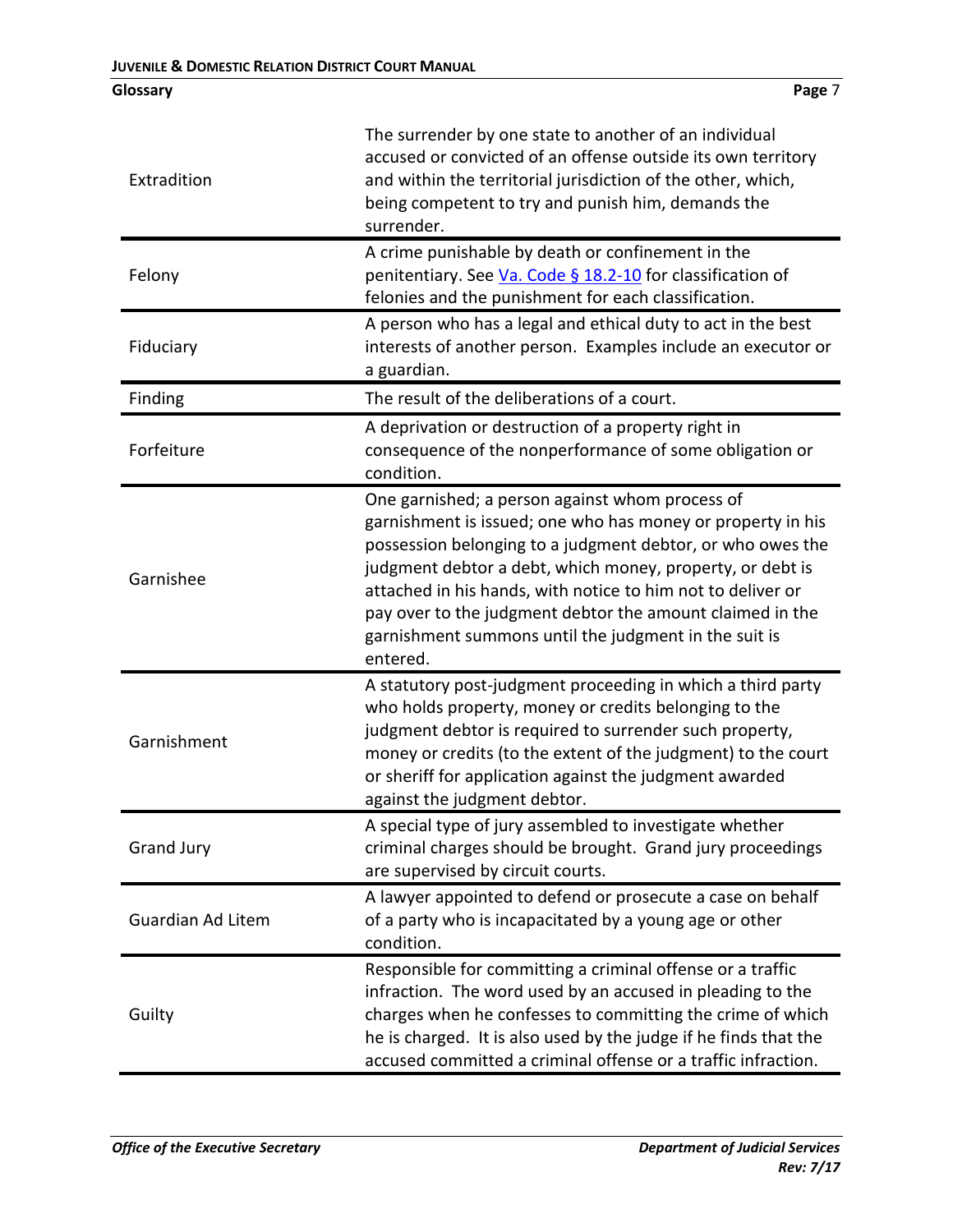| Habeas Corpus            | A writ commanding the person holding a prisoner in custody<br>to bring the prisoner before the court for a determination of<br>whether the prisoner is restrained of his liberty by due<br>process. It is not used to determine the guilt or innocence of<br>the prisoner. |
|--------------------------|----------------------------------------------------------------------------------------------------------------------------------------------------------------------------------------------------------------------------------------------------------------------------|
| Incarceration            | Imprisonment; confinement in a jail or penitentiary.                                                                                                                                                                                                                       |
| Indemnify                | To shift responsibility for a loss from the person held legally<br>responsible to another party.                                                                                                                                                                           |
| Indictment               | A formal accusation by a grand jury that charges a person<br>with a crime. Indictments are used to bring more serious<br>charges and are used in circuit court only.                                                                                                       |
| Indigent                 | In a general sense, one who is needy and poor, or one who<br>has insufficient property to furnish him a living nor anyone<br>able to support him or to whom he is entitled to look for<br>support.                                                                         |
| Information              | A formal accusation by a prosecutor setting forth criminal<br>charges against a person. An information is used in circuit<br>court.                                                                                                                                        |
| <b>Insanity Plea</b>     | A claim by a defendant that he or she lacked the mental<br>capacity at the time of the crime and should not be held<br>responsible for it.                                                                                                                                 |
| Interrogatories          | A set of series of written questions drawn up for the purpose<br>of being asked of a party, a garnishee, or a witness or other<br>party to be answered under oath.                                                                                                         |
| Jail                     | A place of confinement for persons awaiting trial and for<br>persons sentenced to shorter terms of confinement for<br>misdemeanors.                                                                                                                                        |
| Judgment                 | A final decision and order of the court.                                                                                                                                                                                                                                   |
| <b>Judgment Creditor</b> | The person who wins an award against some other person in<br>a civil suit.                                                                                                                                                                                                 |
| Judgment Debtor          | The person against whom an award is made in a civil suit.                                                                                                                                                                                                                  |
| Jurisdiction             | The authority of a court or other governmental agency to<br>adjudicate controversies brought before it.                                                                                                                                                                    |
| Jury                     | A body of persons selected from the community to hear<br>evidence and decide a criminal or civil case. Juries are used<br>only in circuit court.                                                                                                                           |
| Juvenile                 | A child or young person who has not yet reached the age at<br>which he or she is treated legally as an adult.                                                                                                                                                              |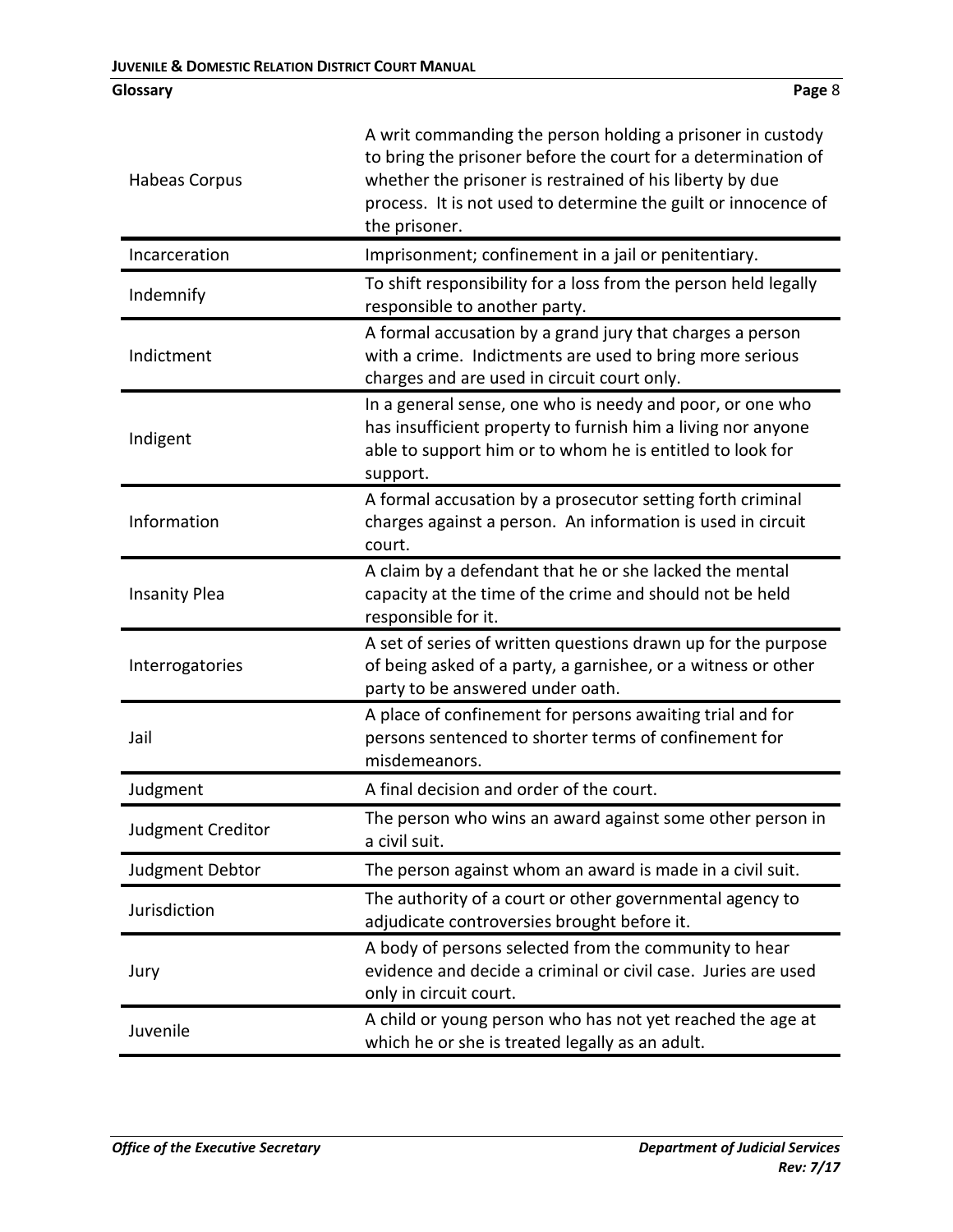| Lack of Jurisdiction      | The phrase may mean lack of power to act in a particular<br>manner or to give certain kinds of relief. It may consist of a<br>court's total lack of power to act at all, or lack of power to act<br>in particular cases because the parties have not complied<br>with conditions essential to the exercise of jurisdiction.                                                                                                                   |
|---------------------------|-----------------------------------------------------------------------------------------------------------------------------------------------------------------------------------------------------------------------------------------------------------------------------------------------------------------------------------------------------------------------------------------------------------------------------------------------|
| Legal Aid                 | Legal services are available in some areas to persons unable<br>to afford an attorney. Legal aid offices handle only civil<br>matters.                                                                                                                                                                                                                                                                                                        |
| Lesser Included Offense   | A less serious criminal charge that includes some of the same<br>elements as the original charge.                                                                                                                                                                                                                                                                                                                                             |
| Letters Testamentary      | A document issued by the circuit court that gives an executor<br>the power to take control of and distribute a deceased<br>person's property.                                                                                                                                                                                                                                                                                                 |
| Levy                      | A seizure; the setting aside of specific property from the<br>general property of the debtor and placing it under the<br>control of the sheriff until it can be sold and applied to the<br>payment of the execution.                                                                                                                                                                                                                          |
| Lien                      | A charge or security or encumbrance upon property.                                                                                                                                                                                                                                                                                                                                                                                            |
| <b>Liquidated Damages</b> | The term is applicable when the amount of the damages has<br>been ascertained by the judgment in the action, or when a<br>specific sum of money has been expressly stipulated by the<br>parties to a bond or other contract as the amount of<br>damages to be recovered by either party for a breach of the<br>agreement by the other. In truck weight and length<br>violations, liquidated damages are determined by a statutory<br>formula. |
| Litigant                  | A party to a lawsuit; one engaged in litigation.                                                                                                                                                                                                                                                                                                                                                                                              |
| Magistrate                | A judicial officer with limited powers that handles certain<br>preliminary matters such as issuing warrants, determining<br>bail, issuing emergency protection orders and temporarily<br>committing people to mental institutions.                                                                                                                                                                                                            |
| Mechanic's Lien           | A claim created by law for the purpose of securing priority of<br>payment of the price or value of work performed and<br>materials furnished in building or repairing a structure or<br>personal property.                                                                                                                                                                                                                                    |
| Mediation                 | A form of dispute resolution that takes place outside of court<br>where a neutral third party helps the parties reach a<br>settlement.                                                                                                                                                                                                                                                                                                        |
| Minor                     | An infant or person who is under the age of legal<br>competence. One under eighteen.                                                                                                                                                                                                                                                                                                                                                          |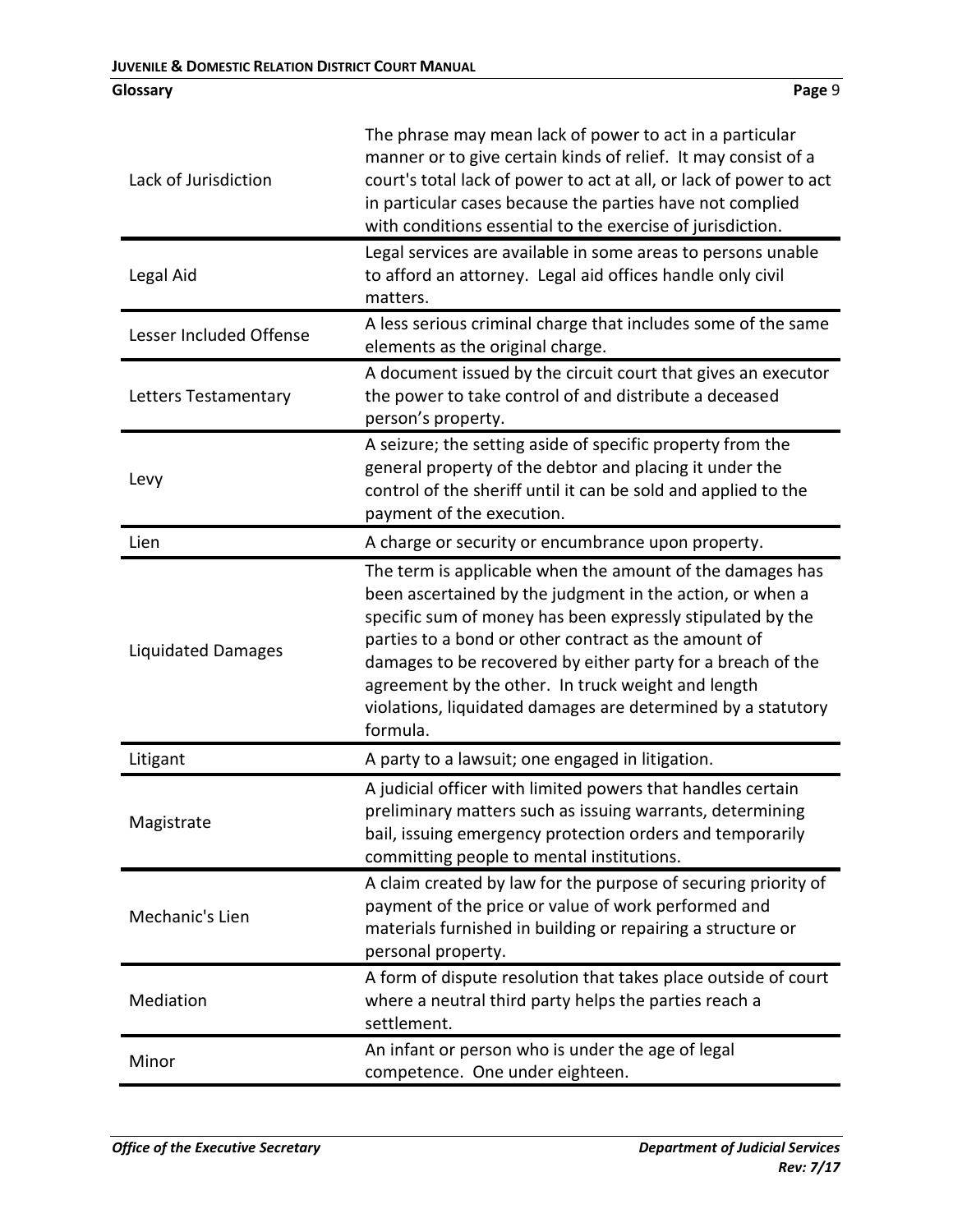| Misdemeanor                         | Offenses punishable by fine not exceeding \$2,500 or being<br>jailed for a term not exceeding 12 months or a combination<br>of fine and jail within these limits.                                                                                                                                                |
|-------------------------------------|------------------------------------------------------------------------------------------------------------------------------------------------------------------------------------------------------------------------------------------------------------------------------------------------------------------|
| Mistrial                            | A trial that is cut short and does not result in a verdict due to<br>a procedural error or other problem. The trial must then<br>start over from the beginning.                                                                                                                                                  |
| <b>Mitigating Factor</b>            | A fact or circumstance associated with a criminal act that,<br>while not an excuse or justification, may reduce its severity<br>and result in a lesser sentence.                                                                                                                                                 |
| Modification                        | A change, addition, or deletion that alters but does not<br>change the basic subject matter.                                                                                                                                                                                                                     |
| Motion                              | A request made to the judge by a litigant or other person<br>connected with the case for a ruling or order.                                                                                                                                                                                                      |
| Motion for Judgment                 | A pleading filed by a plaintiff to start a civil case which sets<br>forth the basis of plaintiff's claim and request's judgment in<br>plaintiff's favor.                                                                                                                                                         |
| Negligence                          | Failure to exercise that degree of care which a reasonable<br>person would have exercised given the same circumstances.                                                                                                                                                                                          |
| <b>Next Friend</b>                  | A person who brings an action or handles matters for the<br>benefit of a minor or a person who is legally incompetent,<br>without formal appointment by the court.                                                                                                                                               |
| Nolle Prosequi                      | A formal motion by the prosecuting officer in a criminal<br>action, which states that he "will no further prosecute" the<br>case. The court would grant the motion in order to dispose<br>of the case.                                                                                                           |
| Nolo Contendere                     | "I will not contest it". The name of a plea in a misdemeanor<br>case or traffic infraction proceeding, having the same legal<br>effect as a plea of guilty, so far as regards all proceedings in<br>the case, and on which the defendant may be sentenced.                                                       |
| <b>Not Guilty</b>                   | A finding or verdict in a criminal case wherein the judge or<br>jury determines that the Commonwealth has not proven that<br>the defendant is guilty of a charge. Also the plea that may be<br>made by a defendant to assert that he or she is not guilty and<br>to demand that the Commonwealth prove its case. |
| Not Guilty by Reason of<br>Insanity | A finding or verdict in a criminal case wherein the judge or<br>jury determines that a defendant is not responsible for the<br>act(s) dues to mental incapacity at the time of the offense.                                                                                                                      |
| Notary                              | A public officer whose function it is to administer oaths; to<br>attest and certify, certain classes of documents; to take<br>acknowledgments, and certify the same.                                                                                                                                             |
| Notice                              | Formal notification of a legal proceeding or determination.                                                                                                                                                                                                                                                      |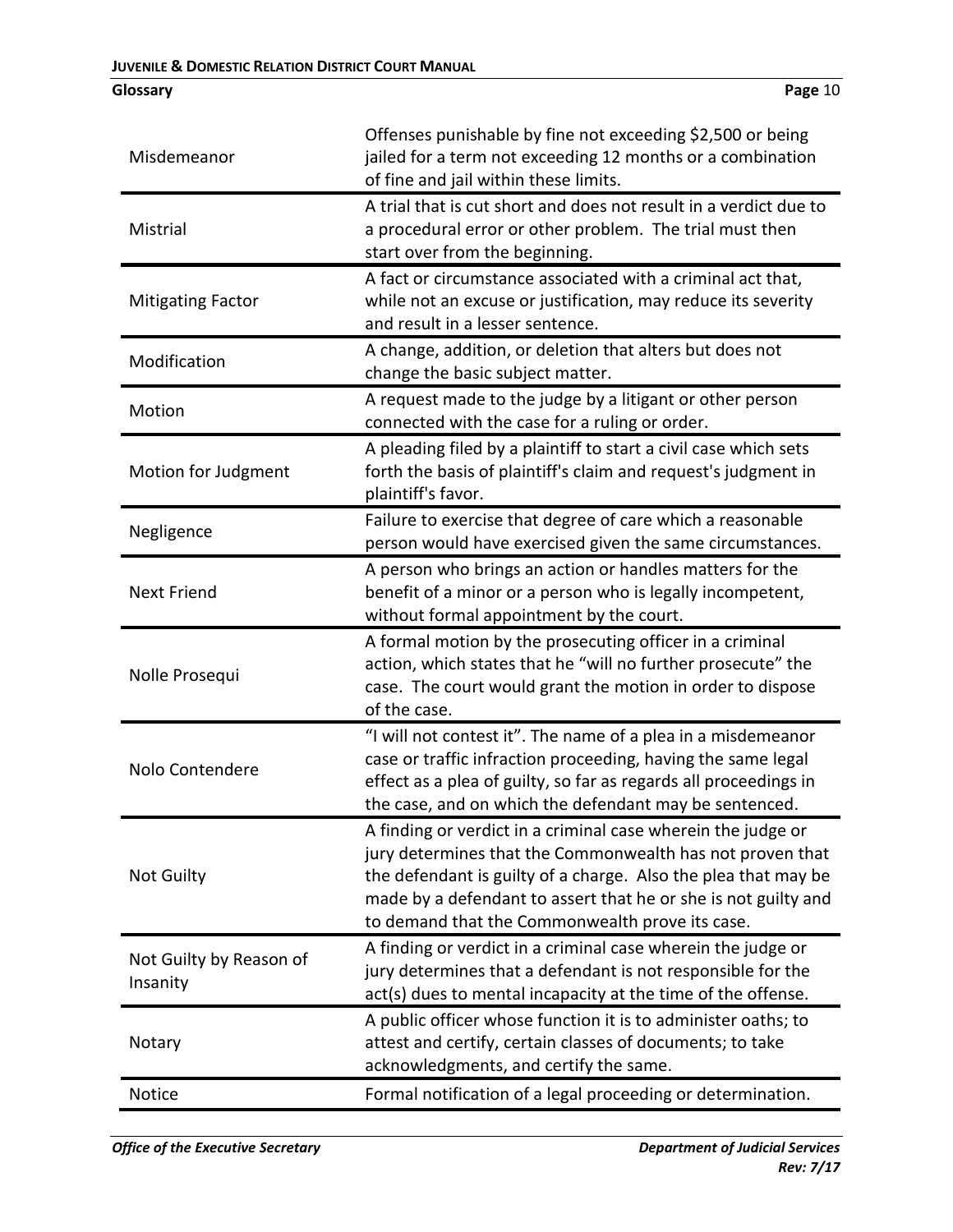| Nunc Pro Tunc ("Now For<br>Then") | An order that is retroactively effective.                                                                                                                                                                               |
|-----------------------------------|-------------------------------------------------------------------------------------------------------------------------------------------------------------------------------------------------------------------------|
| Objection                         | A protest or exception made by a party against an action by<br>the opposing party.                                                                                                                                      |
| Ordinance                         | The enactments of the legislative body of a local<br>government.                                                                                                                                                        |
| Ore Tenus                         | Oral. Used as a technical term to describe a hearing or<br>pleading which is orally presented.                                                                                                                          |
| Original Jurisdiction             | Jurisdiction in the first instance; jurisdiction to take<br>cognizance of a cause at its inception, try it, and pass upon<br>the law and facts.                                                                         |
| Parole                            | In criminal law, a conditional release. If prisoner makes<br>good, he will receive an absolute discharge from balance of<br>sentence, but, if he does not, he will be returned to serve<br>unexpired time.              |
| <b>Partial Payment</b>            | Payment of a sum less than the whole amount originally due.                                                                                                                                                             |
| Party                             | An individual person or a legal organization such as a<br>partnership or corporation.                                                                                                                                   |
| Perjury                           | A criminal offense committed by giving a false statement<br>given under oath.                                                                                                                                           |
| Personal Recognizance             | Release of a defendant from jail or arrest by a judicial officer,<br>upon the promise to appear in court without the necessity of<br>posting bond but with some conditions imposed.                                     |
| Petition                          | A formal request to a court to take a certain action on a<br>matter.                                                                                                                                                    |
| Plaintiff                         | A person who brings an action; the party who complains or<br>sues in a personal action and is so named on the record.                                                                                                   |
| Plea                              | Statement made by the defendant either as to his guilt or<br>innocence to the charge made against him                                                                                                                   |
| Pleadings                         | The formal allegations by the parties of their respective<br>claims and defenses, for the judgment of the court.                                                                                                        |
| Power of Attorney                 | Authorization given by one person allowing another to take<br>action on their behalf.                                                                                                                                   |
| <b>Preliminary Hearing</b>        | The hearing given to an accused which is held by a judge, to<br>ascertain whether there is evidence to warrant the binding<br>over of the accused on the felony charge to the circuit court<br>for further proceedings. |
| Preponderance                     | Greater weight of evidence, or evidence that is more credible<br>and convincing to the mind.                                                                                                                            |
| Prima Facie                       | Evidence good and sufficient on its face.                                                                                                                                                                               |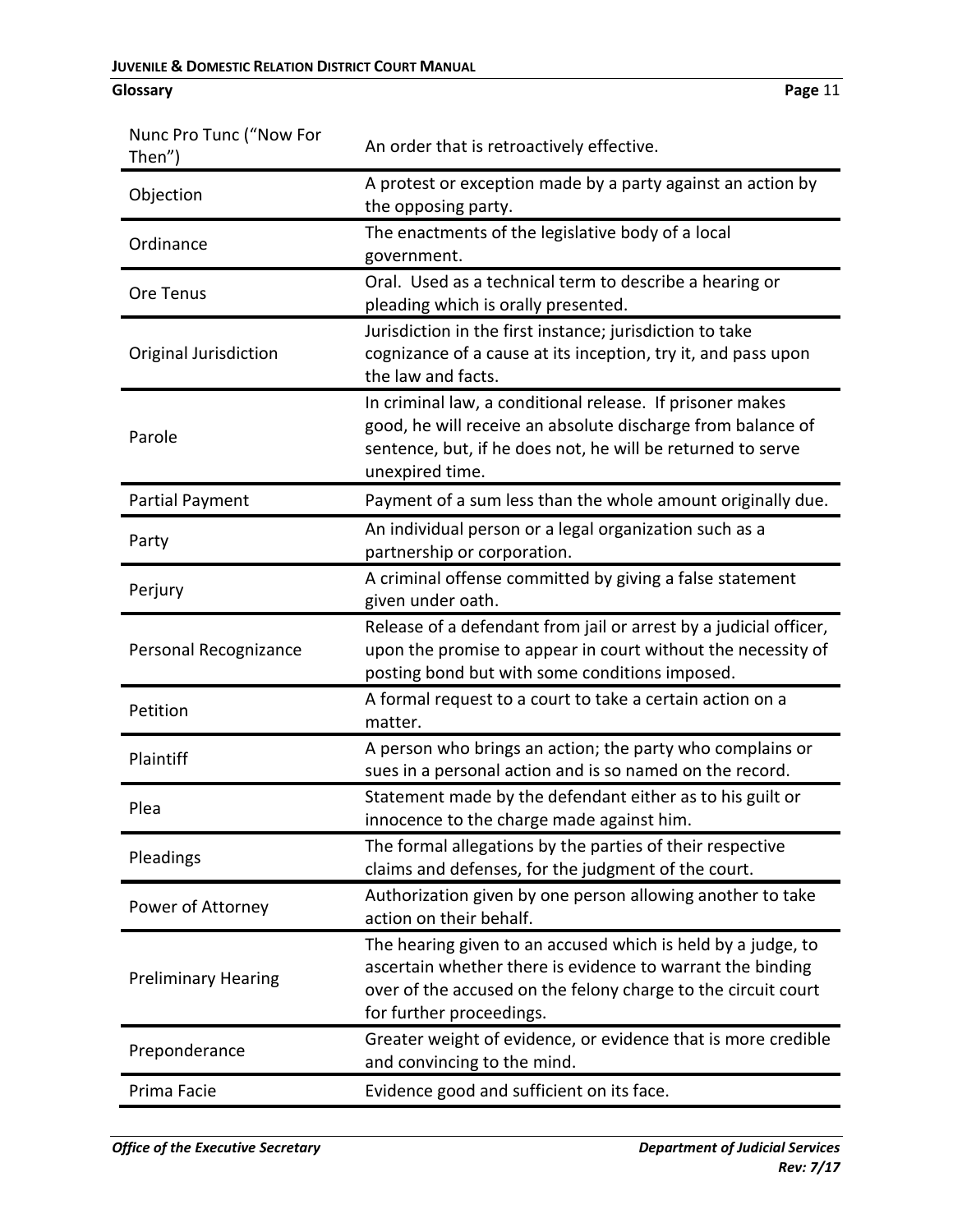| <b>Probable Cause</b>  | A reasonable ground for belief in the existence of facts<br>warranting the proceedings complained of (e.g., probable<br>cause to believe that a crime has been committed and that<br>the person accused may have committed it).                                                                                                                                                                                                                                                                                                     |
|------------------------|-------------------------------------------------------------------------------------------------------------------------------------------------------------------------------------------------------------------------------------------------------------------------------------------------------------------------------------------------------------------------------------------------------------------------------------------------------------------------------------------------------------------------------------|
| Probation              | In modern criminal administration, allowing a person<br>convicted of some offense to remain free under a suspension<br>of a jail sentence during good behavior and generally under<br>the supervision or guardianship of probation officer together<br>with other restrictions as the court may impose.                                                                                                                                                                                                                             |
| <b>Putative Father</b> | The alleged or reputed father of an illegitimate child.                                                                                                                                                                                                                                                                                                                                                                                                                                                                             |
| Quash                  | The action of a court to deny, vacate, or make void a request<br>on legal process, such as a subpoena.                                                                                                                                                                                                                                                                                                                                                                                                                              |
| Reasonable Doubt       | The degree of certainty beyond which the Commonwealth<br>must prove its accusations in order to obtain a criminal<br>conviction.                                                                                                                                                                                                                                                                                                                                                                                                    |
| Recognizance           | An obligation entered into by an accused before a court, with<br>condition to do some particular acts, including to appear in<br>criminal court as required, to keep the peace, to be of good<br>behavior, and not to depart from the Commonwealth.                                                                                                                                                                                                                                                                                 |
| Remand                 | Sending a case back to the same court out of which it came<br>for purpose of having some action taken on it there.                                                                                                                                                                                                                                                                                                                                                                                                                  |
| Restitution            | The act of making good or giving equivalent for any loss,<br>damage or injury.                                                                                                                                                                                                                                                                                                                                                                                                                                                      |
| Return                 | The act of a sheriff, constable, or other ministerial officer, in<br>delivering back to the court a writ, notice, or other paper,<br>which he was required to serve or execute (See EXECUTE in<br>this Glossary), with a brief account of his doings under the<br>mandate, the time and mode of service or execution, or his<br>failure to accomplish it, as the case may be. Also the<br>endorsement made by the officer upon the writ or other<br>paper, stating what he has done under it, the time and mode<br>of service, etc. |
| Revocation             | The recall of some power, authority, or thing granted, or a<br>destroying or making void of some deed that had existed<br>until the act of revocation made it void.                                                                                                                                                                                                                                                                                                                                                                 |
| Satisfaction           | The discharge of an obligation by paying a party what is due<br>to him or what is awarded to him, by the judgment of a court<br>or otherwise.                                                                                                                                                                                                                                                                                                                                                                                       |
| Sealed                 | A file that is physically closed from review. Also, a document<br>containing a seal or the word "seal" next to the signer's<br>signature.                                                                                                                                                                                                                                                                                                                                                                                           |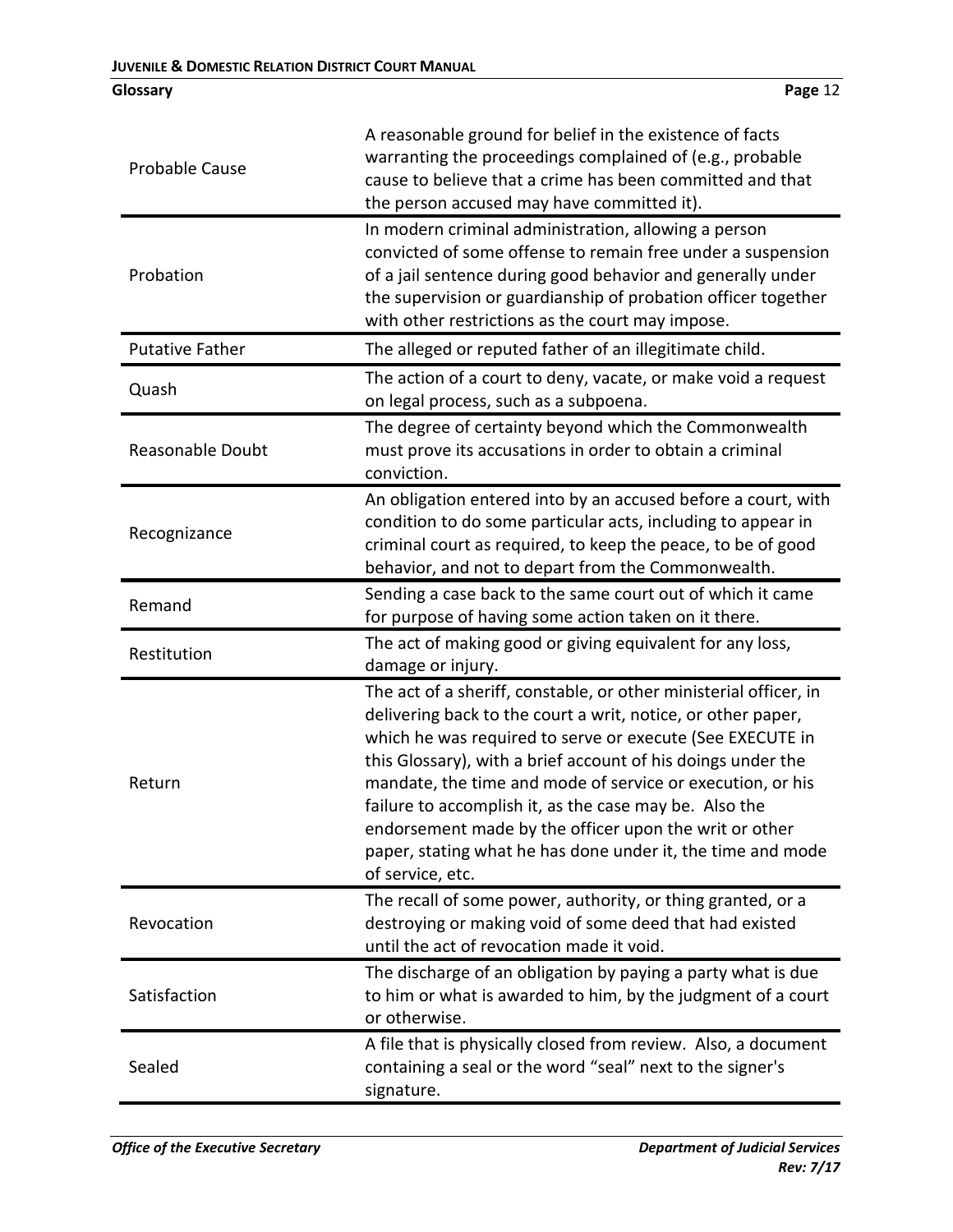| Search Warrant                     | An order in writing, issued by a judicial officer, in the name of<br>the state, directed to a sheriff, or other officer commanding<br>him to conduct a search to aid an official investigation.                                                                                                                                                                                                                                                                                        |
|------------------------------------|----------------------------------------------------------------------------------------------------------------------------------------------------------------------------------------------------------------------------------------------------------------------------------------------------------------------------------------------------------------------------------------------------------------------------------------------------------------------------------------|
| Seizure                            | To take into possession forcibly.                                                                                                                                                                                                                                                                                                                                                                                                                                                      |
| Sentence                           | The judgment formally pronounced by the judge upon the<br>defendant after his conviction in a criminal prosecution,<br>setting the punishment for the offense.                                                                                                                                                                                                                                                                                                                         |
| Sentence -Suspended                | Postponing the execution of the sentence after it has been<br>pronounced upon certain conditions.                                                                                                                                                                                                                                                                                                                                                                                      |
| Sentence -Deferred                 | Postponing the imposition of the sentence or finding for a<br>period of time upon certain conditions. Does not operate as<br>a suspension of sentence.                                                                                                                                                                                                                                                                                                                                 |
| Service of Process-Personal        | Service of a summons or other process made by delivering it<br>in person to the person named, in the process.                                                                                                                                                                                                                                                                                                                                                                          |
| Service of Process-<br>Publication | Service of a summons or other process upon an absent or<br>non-resident defendant, by posting a notice on the<br>courthouse door and, unless dispensed with by the judge, by<br>publishing the same as an advertisement in a designated<br>newspaper, or on the public website of the locality served by<br>the court where such notice, summons, or other official<br>document is posted with such other effort to give him actual<br>notice as the particular statute may prescribe. |
| Service of Process-Substitute      | Service of a summons or other process by any means<br>authorized by statute other than by personal service. These<br>include service by publication, posted service, service on<br>alternative individual as authorized by statute.                                                                                                                                                                                                                                                    |
| <b>Show Cause Rule</b>             | A court ruling directing the recipient to appear and present<br>to the court such reasons and considerations as one has to<br>offer why the recipient should not be punished for violating a<br>court order or legal process or for contempt of court.                                                                                                                                                                                                                                 |
| Subpoena                           | A process to cause a witness to appear and give testimony,<br>commanding him to appear before a court therein named at<br>a time therein mentioned to testify for the party named<br>under a penalty therein mentioned.                                                                                                                                                                                                                                                                |
| Subpoena Duces Tecum               | A process by which the court, at the request of a party to an<br>action, commands a witness who has in his possession or<br>control some document or paper that is relevant to the<br>pending controversy, to produce it at or before the trial.                                                                                                                                                                                                                                       |
| Substitute Judge                   | A lawyer authorized to hold court in the absence of the<br>regular judge of a general district court or a juvenile and<br>domestic relations district court.                                                                                                                                                                                                                                                                                                                           |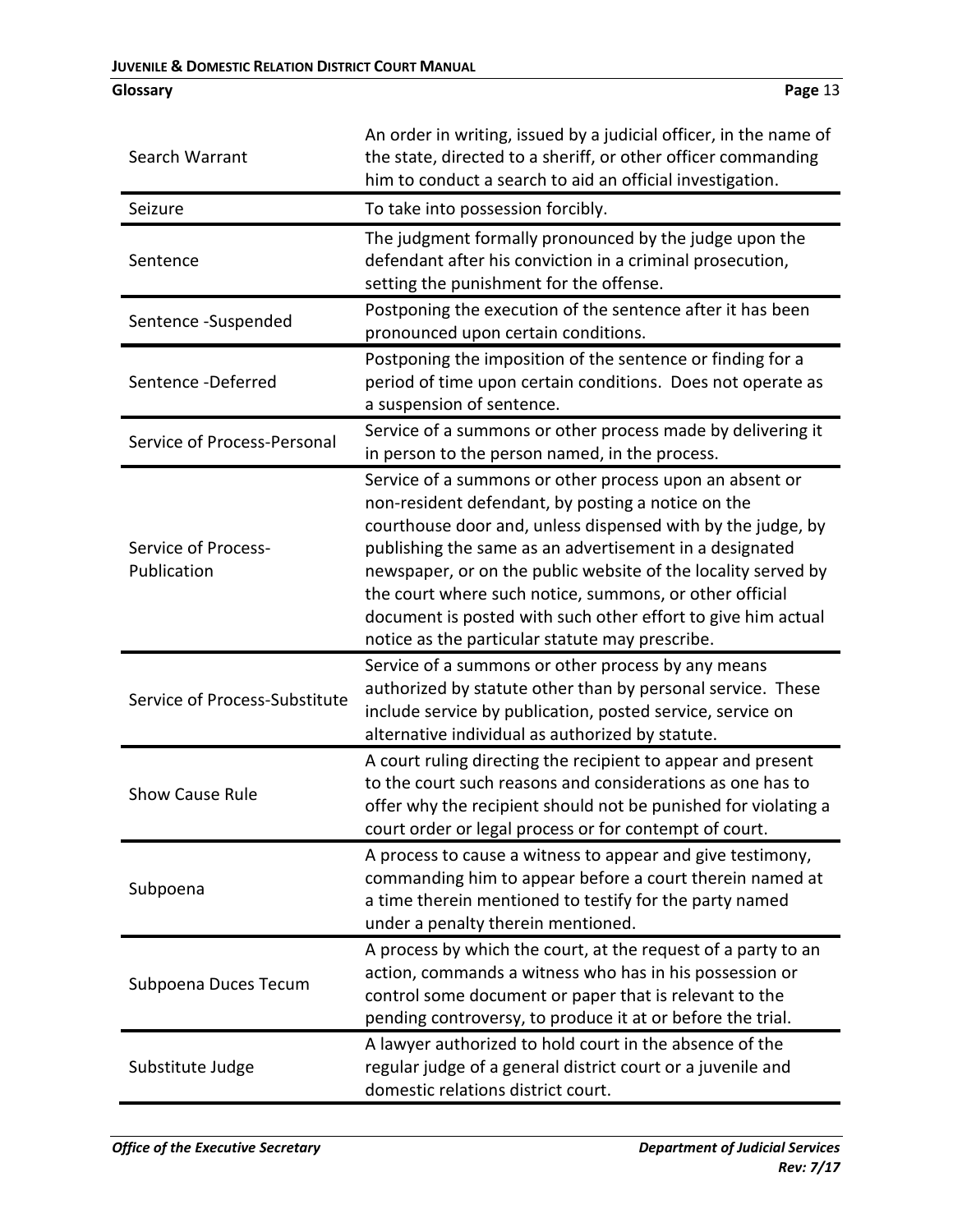| Suit in Debt                             | A civil action brought upon claim of non-payment of debt.                                                                                                                                                                                                                                                       |
|------------------------------------------|-----------------------------------------------------------------------------------------------------------------------------------------------------------------------------------------------------------------------------------------------------------------------------------------------------------------|
| Suit in Detinue                          | A type of civil case in which the plaintiff seeks to recover<br>personal property from a defendant who acquired<br>possession of the personal property lawfully, but allegedly<br>does not have the right to keep it. In this kind of case, the<br>plaintiff may ask for money damages, but is not required to. |
| <b>Summons</b>                           | A document notifying defendant that an action has been<br>instituted against him and that he is required to answer to it<br>at a time and place named.                                                                                                                                                          |
| Surety                                   | One who undertakes to pay money or to do any other act in<br>the event that another, called his principal, fails to perform<br>as promised. In criminal cases, the accused is the principal.                                                                                                                    |
| <b>Tenant Assertion and</b><br>Complaint | A complaint filed by a tenant against a landlord asserting that<br>the landlord has failed to fulfill an obligation.                                                                                                                                                                                            |
| Transcript                               | A written, verbatim record of a legal proceeding. Generally,<br>transcripts are created only in circuit court and in some<br>administrative hearings.                                                                                                                                                           |
| <b>Trial De Novo</b>                     | A new trial or retrial had in a circuit court in which the whole<br>case is re-tried as if no trial whatever had been had in the<br>district court.                                                                                                                                                             |
| <b>Unlawful Detainer</b>                 | The unjustified retention of the possession of lands by one<br>whose original entry was lawful and of right, but whose right<br>to possession has terminated and who refuses to vacate the<br>premises. This type of action applies to renters.                                                                 |
| Venue                                    | "Venue" designates the particular county or city within which<br>a court with jurisdiction may hear and determine the case.                                                                                                                                                                                     |
| Verdict                                  | The formal decision or finding of guilt or innocence made by<br>a judge in a criminal case.                                                                                                                                                                                                                     |
| Waive                                    | To abandon, renounce, repudiate or surrender a claim, a<br>privilege, a right, or the opportunity to take advantage of<br>some defect, irregularity or wrong.                                                                                                                                                   |
| <b>Warrant in Debt</b>                   | A form used in general district court to seek recovery of<br>money from another party.                                                                                                                                                                                                                          |
| <b>Warrant in Distress</b>               | A form used in general district court to assert a claim to<br>property held by another, as satisfaction of a debt or in lieu<br>of performance of an obligation.                                                                                                                                                |
| <b>Warrant of Arrest</b>                 | A written order issued and signed by a judicial officer<br>directed to a law enforcement officer or some other person<br>specially named and commanding him to arrest the body of a<br>person named in it who is accused of an offense.                                                                         |